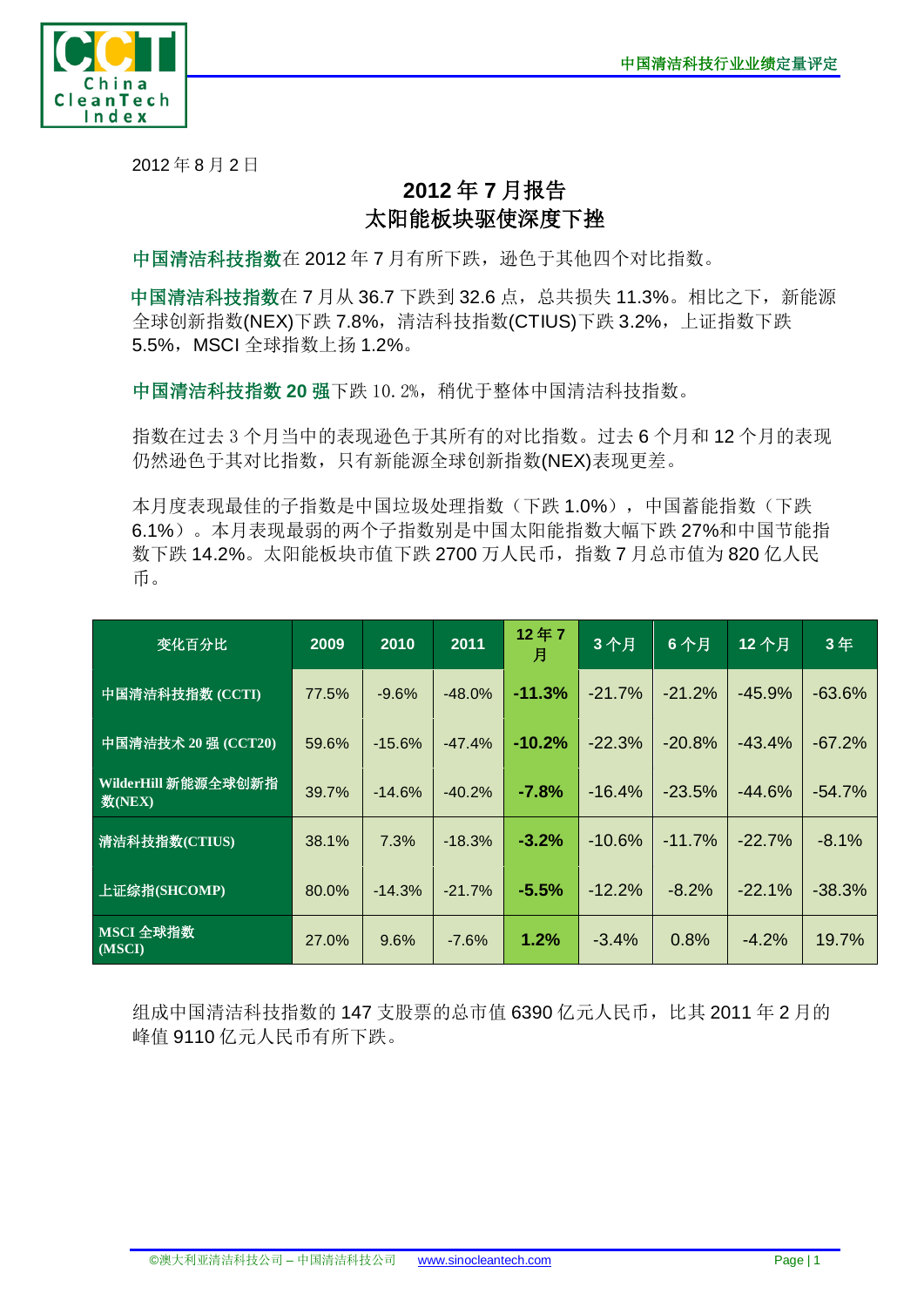

本月业绩表现驱动于很多公司大幅下跌,其中 9 家公司的股价跌幅超过 30%,上海超 日主导下跌 58%。9 家中的 7 家属于中国太阳能指数。

本月有 8 家公司的股价增长超过了 5%,这使下跌有所对冲,其中明阳风电的增长超过 了 20%。最佳和最差业绩表现如下表所示。

| 2012年7月         |                   |  |  |  |  |  |
|-----------------|-------------------|--|--|--|--|--|
| 最佳股票<br>股价增幅>5% | 最差股票<br>股价跌幅> 30% |  |  |  |  |  |
| 联创光电.           | 德利国际              |  |  |  |  |  |
| 达实智能.           | 保利协鑫              |  |  |  |  |  |
| 大全新能源           | 晶科能源              |  |  |  |  |  |
| 超威动力            | 超日太阳              |  |  |  |  |  |
| 田能动力            | 无锡尚德              |  |  |  |  |  |
| 泉州三宏            | 英利                |  |  |  |  |  |
| 中华水电公司          | 向日葵光能科技           |  |  |  |  |  |
| 明阳风电            | 比克电池              |  |  |  |  |  |
|                 | 美国第一能源            |  |  |  |  |  |

中国清洁科技指数每月于中国清洁技术网站 [www.sinocleantech.com](http://www.sinocleantech.com/) 上发布。

如感兴趣,月度业绩报告可直接通过电子邮件发送。请注册登记至发送列表,注册地 址 [http://www.sinocleantech.com/e/cleantech\\_index.html.](http://www.sinocleantech.com/e/cleantech_index.html)

## 更多信息**:**

约翰·奥班 总经理,中国清洁科技公司 电话: +61 419 826 372 [john.obrien@auscleantech.com.au](mailto:john.obrien@auscleantech.com.au)

熊琦 项目经理,中国清洁科技公司 澳大利亚: +61 430 156 988 中国: +86 137 6088 5298 [katie.xiong@auscleantech.com.au](mailto:katie.xiong@auscleantech.com.au)